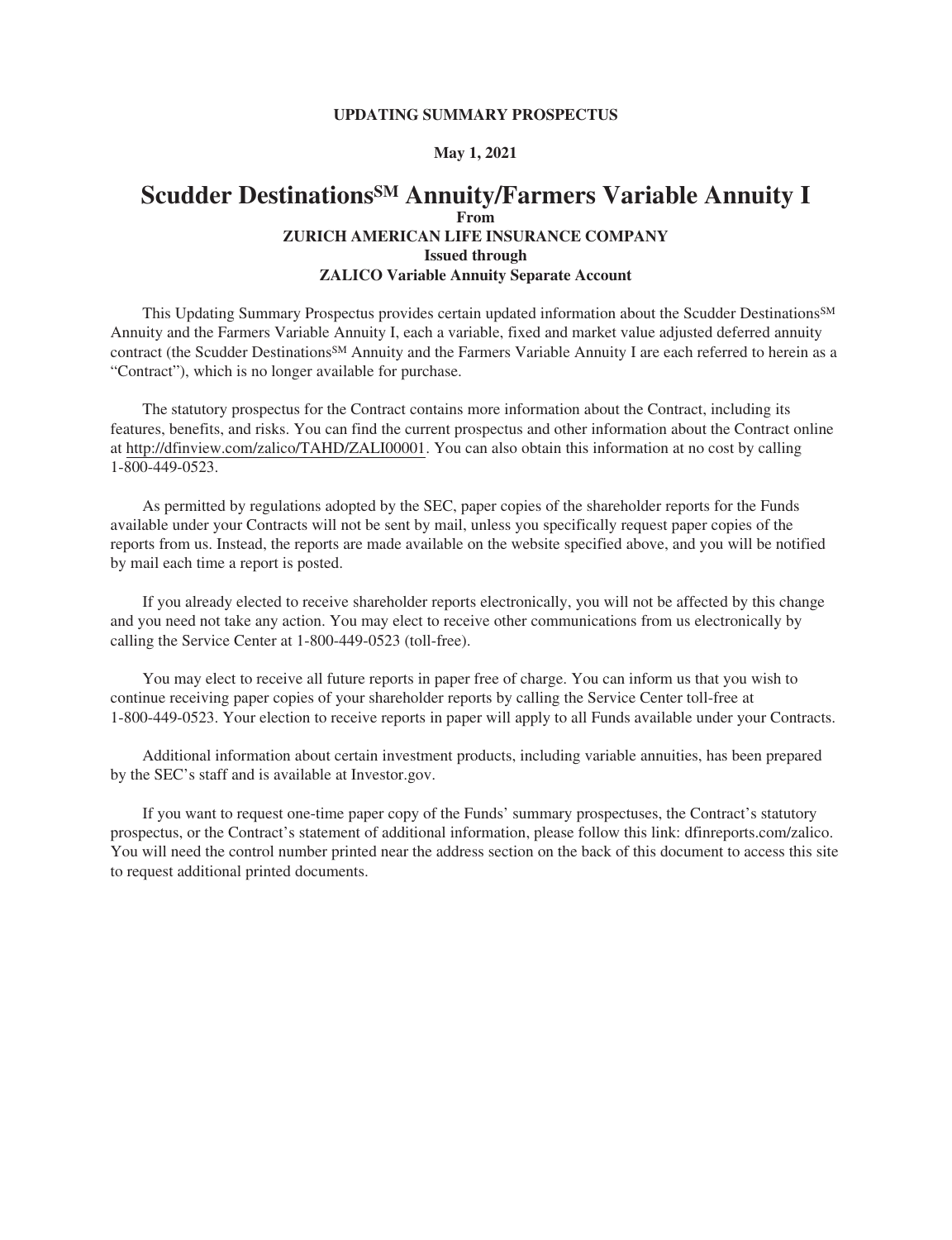# **Table of Contents**

## **Page**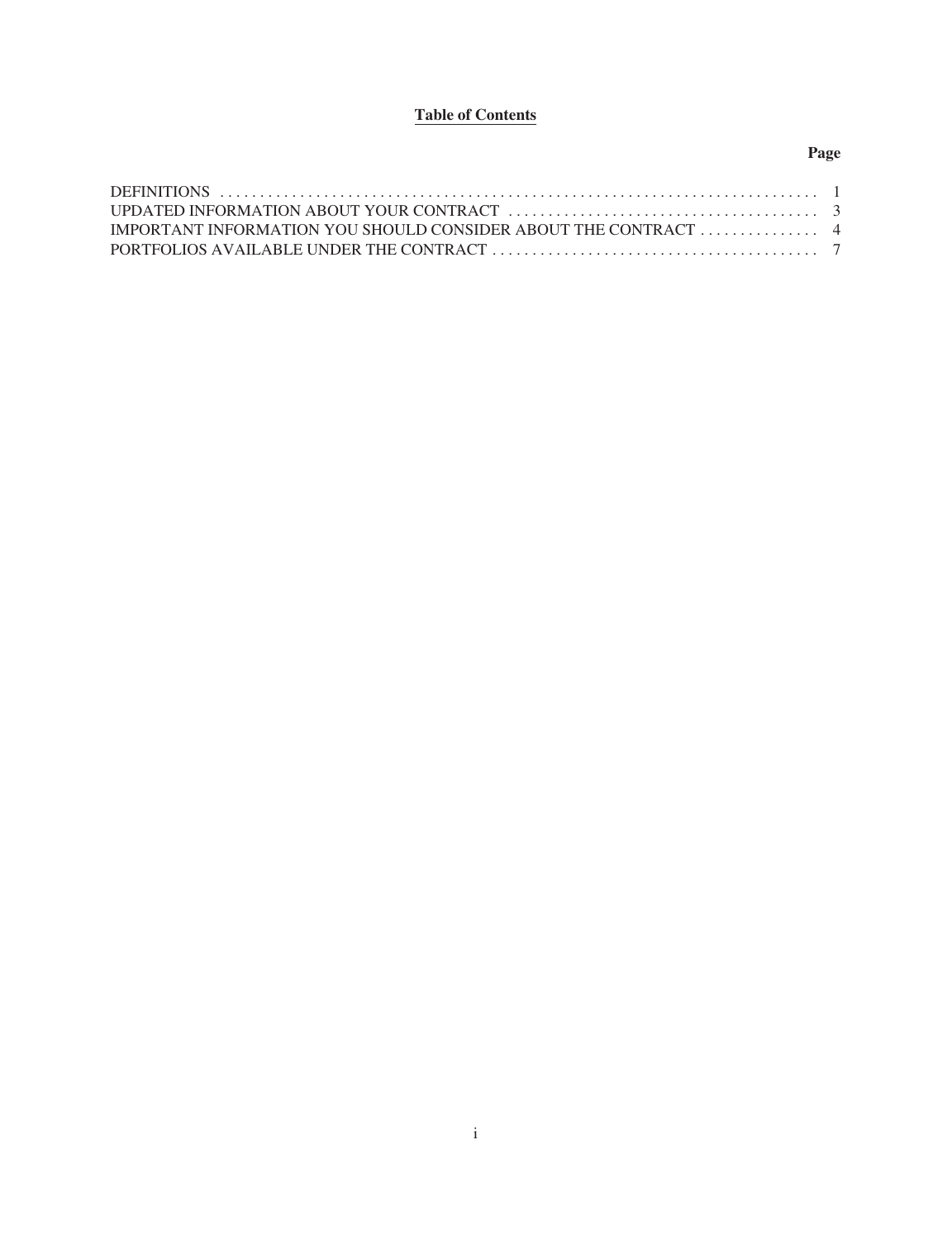#### **DEFINITIONS**

<span id="page-2-0"></span>The following terms as used in this Prospectus have the indicated meanings:

*Accumulated Guarantee Period Value*—The sum of your [Guarantee Period Value](#page-2-0)s.

*Company* ("we", "us", "our", "ZALICO")—Zurich American Life Insurance [Company](#page-2-0). Our [Home Office](#page-2-0) is located at 1299 Zurich Way, Schaumburg, Illinois 60196. For Contract services, you may contact the [Service](#page-3-0) [Center](#page-3-0) at Scudder DestinationsSM Service Team, PO Box 19097, Greenville, South Carolina, 29602-9097 or 1-800-449-0523.

*Contract Value*—The sum of the values of your [Separate Account Contract Value](#page-3-0), [Accumulated Guarantee](#page-2-0) [Period Value](#page-2-0) and [Fixed Account Contract Value.](#page-2-0)

*Contract Year*—Period between anniversaries of the Contract's [Date of Issue.](#page-2-0)

*Contribution Year*—Each one year period following the date a Purchase Payment is made.

*Date of Issue*—The date on which the first [Contract Year](#page-2-0) commences.

*Fixed Account*—The [General Account](#page-2-0) of ZALICO to which you may allocate all or a portion of [Purchase](#page-3-0) [Payments](#page-3-0) or [Contract Value](#page-2-0). We guarantee a minimum rate of interest on [Purchase Payments](#page-3-0) allocated to the [Fixed Account](#page-2-0).

*Fixed Account Contract Value*—The value of your Contract interest in the [Fixed Account](#page-2-0).

*Fund or Funds*—AIM Variable Insurance Funds (Invesco Variable Insurance Funds), The Alger [Portfolios](#page-3-0), BNY Mellon Investment [Portfolios](#page-3-0) (formerly Dreyfus Investment [Portfolio](#page-3-0)s), BNY Mellon Sustainable U.S. Equity [Portfolio,](#page-3-0) Inc. (formerly The Dreyfus Sustainable U.S. Equity [Portfolio](#page-3-0), Inc.), Deutsche DWS Investments VIT Funds, Deutsche DWS Variable Series I, Deutsche DWS Variable Series II, Janus Aspen Series, and PIMCO Variable Insurance Trust, including any [Portfolio](#page-3-0)s thereunder.

*General Account*—All our assets other than those allocated to any [separate account](#page-3-0).

*Guaranteed Interest Rate*—The rate of interest we establish for a given [Guarantee Period.](#page-2-0)

*Guarantee Period*—The time during which we credit your allocation with a [Guaranteed Interest Rate.](#page-2-0) [Guarantee Periods](#page-2-0) may range from one to ten years, at our option. If you withdraw money from a [Guarantee](#page-2-0) [Period](#page-2-0) before its term has expired, you will be assessed a [Market Value Adjustment](#page-2-0).

*Guarantee Period Value*—The value of your [Contract Value](#page-2-0) in a [Guarantee Period](#page-2-0) is the sum of your: (1) Purchase Payment allocated or amount transferred to a [Guarantee Period](#page-2-0); plus (2) interest credited; minus (3) withdrawals, previously assessed [Withdrawal Charge](#page-3-0)s and transfers; and (4) as adjusted for any applicable [Market Value Adjustment](#page-2-0) previously made.

*Home Office*—The address of our [Home Office](#page-2-0) is 1299 Zurich Way, Schaumburg, Illinois 60196.

*Market Value Adjustment ("[MVA](#page-2-0)")—*An adjustment of amounts held in a [Guarantee Period](#page-2-0) that we compute in accordance with the [Market Value Adjustment](#page-2-0) formula in your Contract if you take a withdrawal prior to the end of that [Guarantee Period](#page-2-0). The adjustment reflects the change in the value of the [Guarantee Period](#page-2-0) [Value](#page-2-0) due to changes in interest rates since the date the [Guarantee Period](#page-2-0) started. Any downward [Market Value](#page-2-0) [Adjustment](#page-2-0) is subject to the [MVA](#page-2-0) Floor described in the [MVA](#page-2-0) Endorsement issued on April 1, 2005 and described herein.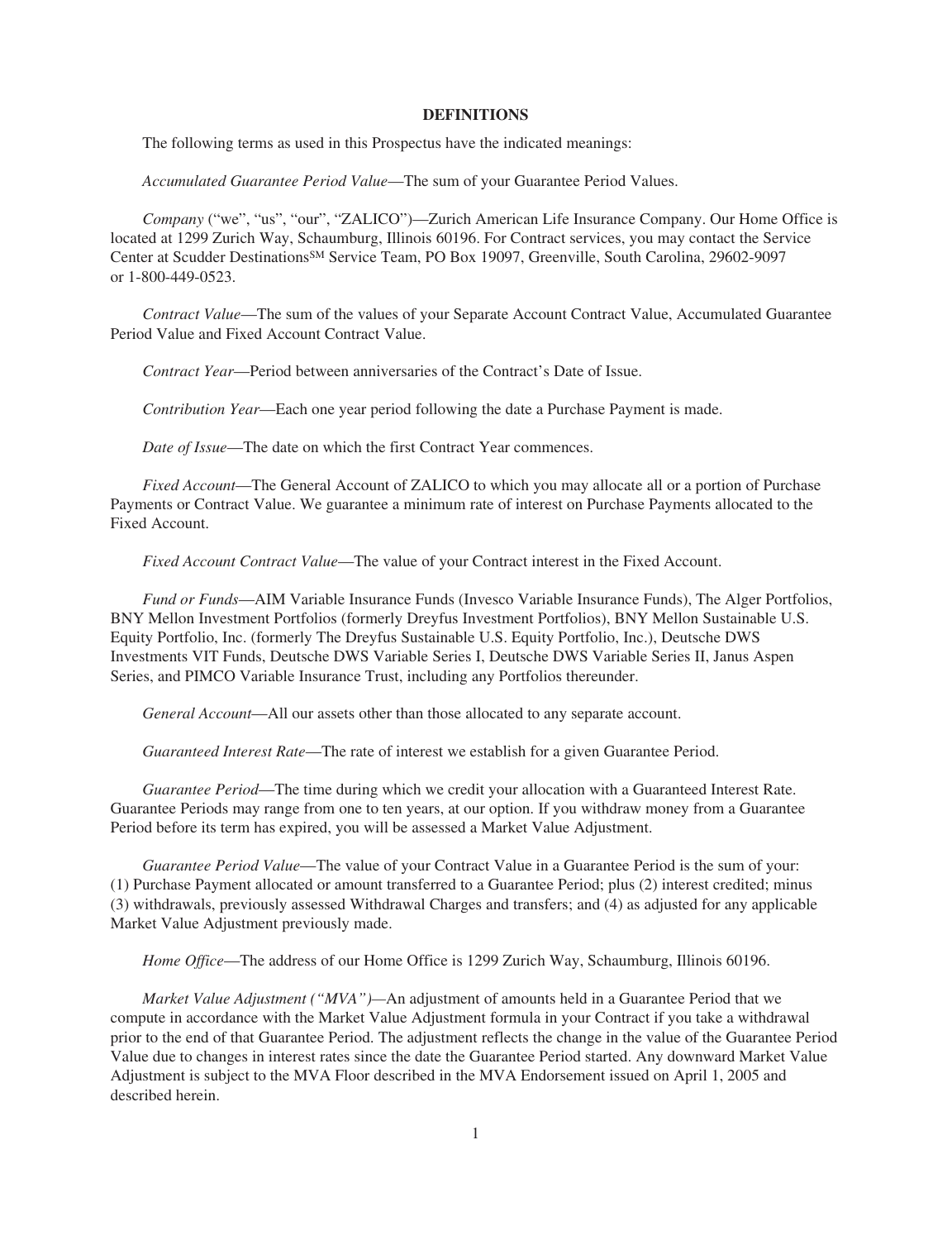<span id="page-3-0"></span>*Owner* ("you", "your", "yours")—The person designated in the Contract as having the privileges of [owners](#page-3-0)hip defined in the Contract.

*Portfolio*—A series of a [Fund](#page-2-0) with its own objective and policies, which represents shares of beneficial interest in a separate [portfolio](#page-3-0) of securities and other assets. [Portfolio](#page-3-0) is sometimes referred to herein as a [Fund](#page-2-0).

*Purchase Payments*—Amounts paid to us by you or on your behalf.

*Separate Account*—The ZALICO Variable Annuity [Separate Account](#page-3-0).

*Separate Account Contract Value*—The sum of your [Subaccount Values](#page-3-0).

*Service Center*—The address of our [Service Center](#page-3-0) is Scudder DestinationsSM Service Team, PO Box 19097, Greenville, South Carolina, 29602-9097. The overnight address is: Scudder DestinationsSM Service Team, 2000 Wade Hampton Boulevard, Greenville, SC 29615-1064. Concentrix Insurance Administration Solutions Corporation (formerly IBM Business Transformation Outsourcing Insurance Service Corporation) is the administrator of the Contract. You can call the [Service Center](#page-3-0) toll-free at 1-800-449-0523.

*Subaccounts*—The twenty-two subdivisions of the [Separate Account,](#page-3-0) the assets of which consist solely of shares of the corresponding [Portfolios](#page-3-0) or [Funds](#page-2-0).

*Subaccount Value*—The value of your interest in each Subaccount.

*Withdrawal Charge*—The "contingent deferred sales charge" assessed against certain withdrawals of [Contract Value](#page-2-0) in the first seven [Contribution Years](#page-2-0) after a Purchase Payment is made or against certain annuitizations of [Contract Value](#page-2-0) in the first seven [Contribution Year](#page-2-0)s after a Purchase Payment is made.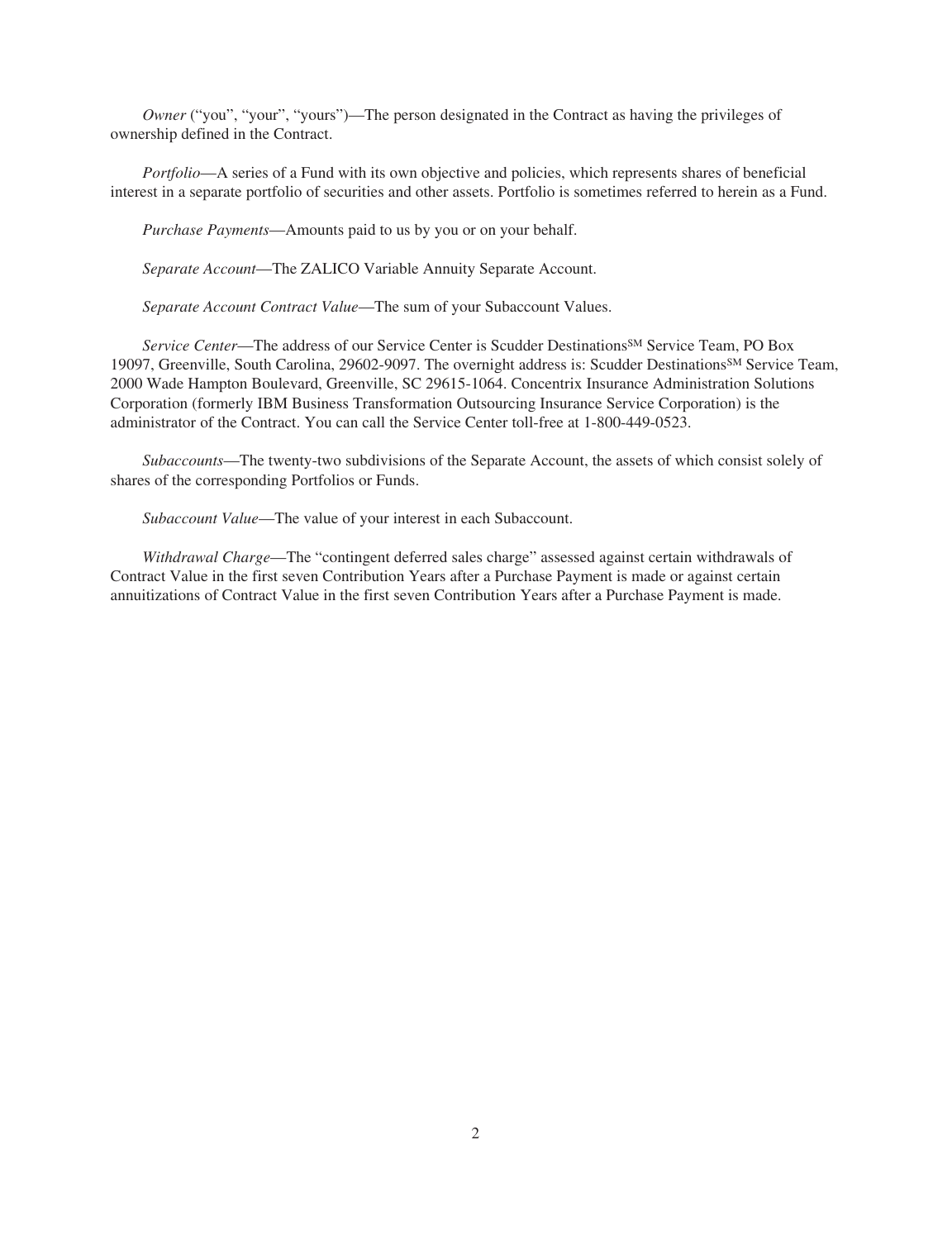#### **UPDATED INFORMATION ABOUT YOUR CONTRACT**

The information in this Updating Summary Prospectus is a summary of certain Contract features that have changed since the prospectus dated May 1, 2020. This may not reflect all of the changes that have occurred since you entered into your Contract.

Effective April 30, 2021, the Invesco V.I. Managed Volatility Fund ("Target [Fund](#page-2-0)") was merged into the Invesco V.I. Equity and Income Fund ("Acquiring [Fund"](#page-2-0)). As a result, a Subaccount that invests in the Acquiring [Fund](#page-2-0) was added as an available investment option under your Contract. Upon closing of the reorganization, shares of the Target [Fund](#page-2-0) were exchanged for the same value of shares of the corresponding Acquiring [Fund,](#page-2-0) and any [Contract Value](#page-2-0) allocated to the Subaccount that invested in the Target [Fund](#page-2-0) was automatically transferred into the Subaccount that invests in the Acquiring [Fund.](#page-2-0) The Subaccount that invested in the Target [Fund](#page-2-0) is no longer available as an investment option under your Contract.

Additionally, effective May 1, 2021, a Subaccount that invests in DWS Small Cap Index VIP was newly added as an available investment option under your Contract.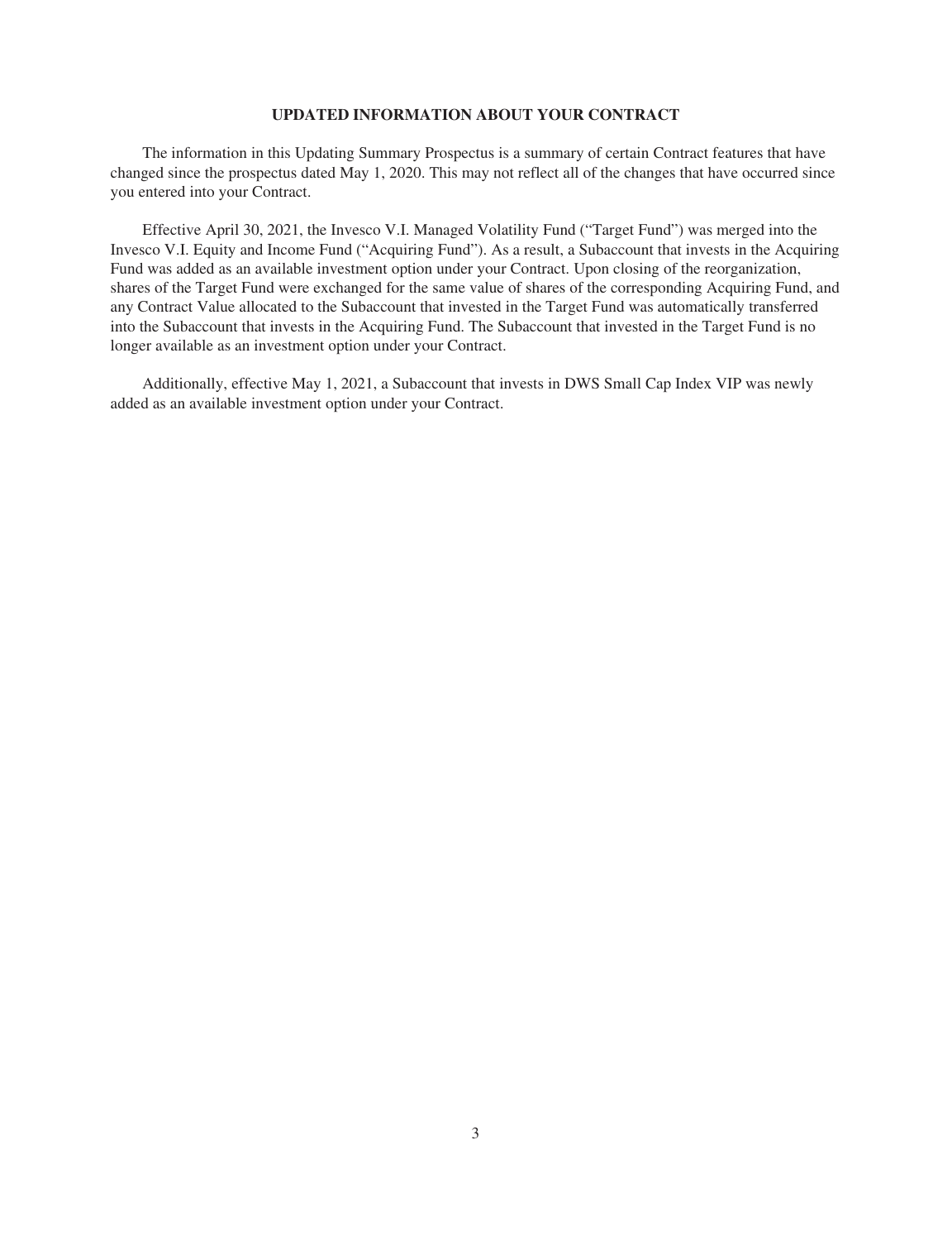## **IMPORTANT INFORMATION YOU SHOULD CONSIDER ABOUT THE CONTRACT**

An investment in the Contract is subject to fees, risks, and other important considerations, some of which are briefly summarized in the following table. You should review the prospectus for additional information about these topics.

|                                                                |                                                                                                                                                                                                                                                                                                                                        | <b>FEES AND EXPENSES</b>                                                                                                                                                                                                                                                                                                                                                                                                                                                                       |                                                | <b>LOCATION IN</b><br><b>PROSPECTUS</b>        |  |  |
|----------------------------------------------------------------|----------------------------------------------------------------------------------------------------------------------------------------------------------------------------------------------------------------------------------------------------------------------------------------------------------------------------------------|------------------------------------------------------------------------------------------------------------------------------------------------------------------------------------------------------------------------------------------------------------------------------------------------------------------------------------------------------------------------------------------------------------------------------------------------------------------------------------------------|------------------------------------------------|------------------------------------------------|--|--|
| <b>Charges for Early</b><br>Withdrawal                         | a \$100,000 investment. <sup>1</sup>                                                                                                                                                                                                                                                                                                   | <b>CONTRACT CHARGES AND</b><br>If you withdraw money from your Contract within 7<br>years following your last Purchase Payment, you will<br><b>EXPENSES</b><br>be assessed a Withdrawal Charge. The maximum<br>Withdrawal Charge is 7% of the Purchase Payment<br>amount withdrawn during the first year following your<br>last Purchase Payment. For example, if you make an<br>early withdrawal within the first Contribution Year,<br>you could pay a Withdrawal Charge of up to \$7,000 on |                                                |                                                |  |  |
| <b>Transaction</b><br><b>Charges</b>                           | In addition to Withdrawal Charges, you also may be<br>charged for other transactions, such as when you<br>transfer cash value between investment options more<br>than 12 times a year (not currently imposed), or when<br>we pay premium taxes on Purchase Payments received<br>under Contracts sold in states that impose such taxes. |                                                                                                                                                                                                                                                                                                                                                                                                                                                                                                |                                                | <b>CONTRACT CHARGES AND</b><br><b>EXPENSES</b> |  |  |
| <b>Ongoing Fees and</b><br><b>Expenses</b> (annual<br>charges) | The table below describes the fees and expenses that<br>you may pay each year, depending on the options you<br>choose. Please refer to your Contract specifications<br>page for information about the specific fees you will<br>pay each year based on the options you have elected.                                                   |                                                                                                                                                                                                                                                                                                                                                                                                                                                                                                | <b>CONTRACT CHARGES AND</b><br><b>EXPENSES</b> |                                                |  |  |
|                                                                | <b>ANNUAL FEE</b>                                                                                                                                                                                                                                                                                                                      | <b>MINIMUM</b>                                                                                                                                                                                                                                                                                                                                                                                                                                                                                 | <b>MAXIMUM</b>                                 |                                                |  |  |
|                                                                | 1. Base Contract                                                                                                                                                                                                                                                                                                                       | $1.416\%$ <sup>2</sup>                                                                                                                                                                                                                                                                                                                                                                                                                                                                         | 1.416% 2                                       | <b>CONTRACT CHARGES AND</b><br><b>EXPENSES</b> |  |  |
|                                                                | 2. Investment options<br>(Portfolio fees and<br>expenses)                                                                                                                                                                                                                                                                              | $0.33\%$ <sup>3</sup>                                                                                                                                                                                                                                                                                                                                                                                                                                                                          | 1.50% 3                                        | <b>CONTRACT CHARGES AND</b><br><b>EXPENSES</b> |  |  |
|                                                                | 3. Optional benefits<br>available for an<br>additional charge (for<br>a single optional<br>benefit, if elected)                                                                                                                                                                                                                        | $0.25\%$ <sup>4</sup>                                                                                                                                                                                                                                                                                                                                                                                                                                                                          | $0.25\%$ <sup>4</sup>                          | <b>CONTRACT CHARGES AND</b><br><b>EXPENSES</b> |  |  |

<sup>1</sup> If you withdraw money from a [Guarantee Period](#page-2-0) before its term has expired, and during a period of rising interest rates, you may be assessed a negative [Market Value Adjustment.](#page-2-0)

<sup>2</sup> The minimum and maximum fee assumes Base Contract charge and administration charges calculated as a percentage of average [Separate Account Contract Value,](#page-3-0) and a \$30 annual records maintenance charge.

<sup>3</sup> As a percentage of average net assets in the [Portfolio](#page-3-0)s.

<sup>4</sup> As a percentage of the [Contract Value.](#page-2-0)

<sup>5</sup> The Lowest and the Highest Annual Costs do not reflect the \$30 annual Records Maintenance Charge as the charge applies only to Contracts with less than \$50,000 [Contract Value](#page-2-0).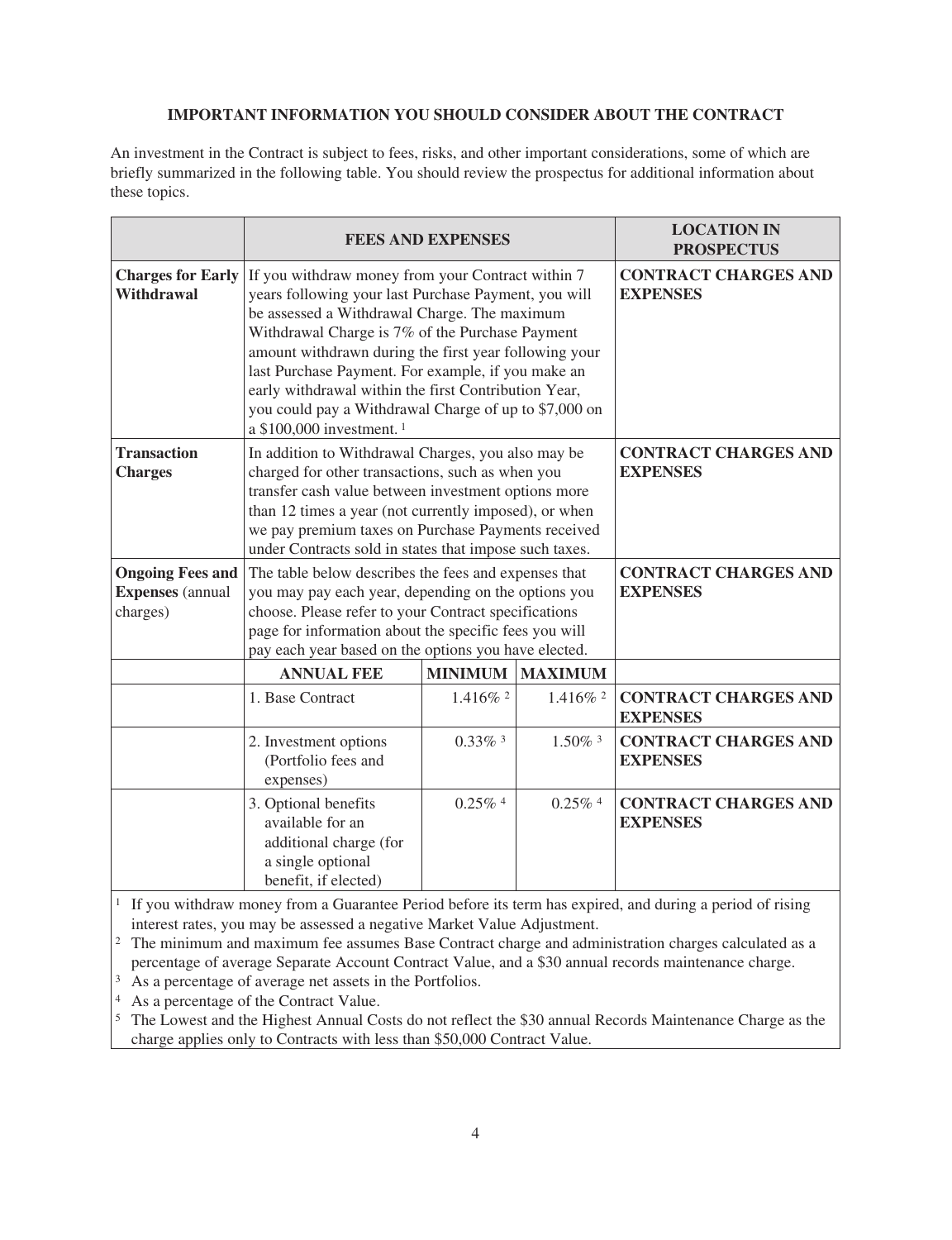|                                                              | Because your Contract is customizable, the choices you make<br>affect how much you will pay. To help you understand the cost<br>of owning your Contract, the following table shows the lowest<br>and highest cost you could pay each year, based on current<br>charges. This estimate assumes that you do not take withdrawals<br>from the Contract, which could add Withdrawal Charges that<br>substantially increase costs.                                                                                                                                                                                                                |                                                                                                                                                                                                                                                                                                                  |                               |
|--------------------------------------------------------------|----------------------------------------------------------------------------------------------------------------------------------------------------------------------------------------------------------------------------------------------------------------------------------------------------------------------------------------------------------------------------------------------------------------------------------------------------------------------------------------------------------------------------------------------------------------------------------------------------------------------------------------------|------------------------------------------------------------------------------------------------------------------------------------------------------------------------------------------------------------------------------------------------------------------------------------------------------------------|-------------------------------|
|                                                              | <b>LOWEST ANNUAL COST:</b><br>\$1,5885                                                                                                                                                                                                                                                                                                                                                                                                                                                                                                                                                                                                       | <b>HIGHEST ANNUAL COST:</b><br>$$2,696$ <sup>5</sup>                                                                                                                                                                                                                                                             |                               |
|                                                              | Assumes:<br>Investment of \$100,000<br>$\bullet$<br>5% annual appreciation<br>Least expensive<br>٠<br>Portfolio fees and<br>expenses<br>No optional benefits<br>$\bullet$<br>No sales charges<br>$\bullet$<br>No additional premium<br>$\bullet$<br>payments, transfers or<br>withdrawals                                                                                                                                                                                                                                                                                                                                                    | Assumes:<br>Investment of \$100,000<br>$\bullet$<br>5% annual appreciation<br>$\bullet$<br>Most expensive<br>$\bullet$<br>combination of optional<br>benefits and Portfolio fees<br>and expenses<br>No sales charges<br>$\bullet$<br>No additional premium<br>$\bullet$<br>payments, transfers or<br>withdrawals |                               |
|                                                              |                                                                                                                                                                                                                                                                                                                                                                                                                                                                                                                                                                                                                                              | <b>RISKS</b>                                                                                                                                                                                                                                                                                                     | <b>Location in Prospectus</b> |
| <b>Risk of Loss</b>                                          | You can lose money by investing in this Contract.                                                                                                                                                                                                                                                                                                                                                                                                                                                                                                                                                                                            | PRINCIPAL RISKS<br>OF INVESTING IN<br>THE CONTRACT                                                                                                                                                                                                                                                               |                               |
| Not a Short-Term<br><b>Investment</b>                        | This Contract is not designed for short-term investing and is not<br>appropriate for an investor who needs ready access to cash.<br>Withdrawal Charges apply for up to 7 years following your last<br>Purchase Payment. They will reduce the value of your Contract<br>if you withdraw money during that time. Further, a negative<br>Market Value Adjustment may apply to amounts withdrawn<br>before the end of a Guaranteed Period under the MVA Option.<br>The benefits of tax deferral and the Guaranteed Retirement<br>Income Benefit (if elected) also mean the Contract is more<br>beneficial to investors with a long time horizon. | PRINCIPAL RISKS<br>OF INVESTING IN<br>THE CONTRACT                                                                                                                                                                                                                                                               |                               |
| <b>Risks Associated</b><br>with Investment<br><b>Options</b> | An investment in this Contract is subject to the risk of poor<br>$\bullet$<br>investment performance and can vary depending on the<br>performance of the investment options you choose.<br>Each investment option (including the Fixed Account<br>$\bullet$<br>Option and MVA Option) has its own unique risks.<br>You should review the prospectuses for the available<br>$\bullet$                                                                                                                                                                                                                                                         | PRINCIPAL RISKS<br>OF INVESTING IN<br>THE CONTRACT                                                                                                                                                                                                                                                               |                               |
| <b>Insurance</b><br><b>Company Risks</b>                     | Funds before making an investment decision.<br>Any obligations (including under the Fixed Account Option and<br>MVA Option), guarantees, and benefits of the Contract are<br>subject to the claims-paying ability of ZALICO. If ZALICO<br>experiences financial distress, it may not be able to meet its                                                                                                                                                                                                                                                                                                                                     | PRINCIPAL RISKS<br>OF INVESTING IN<br>THE CONTRACT                                                                                                                                                                                                                                                               |                               |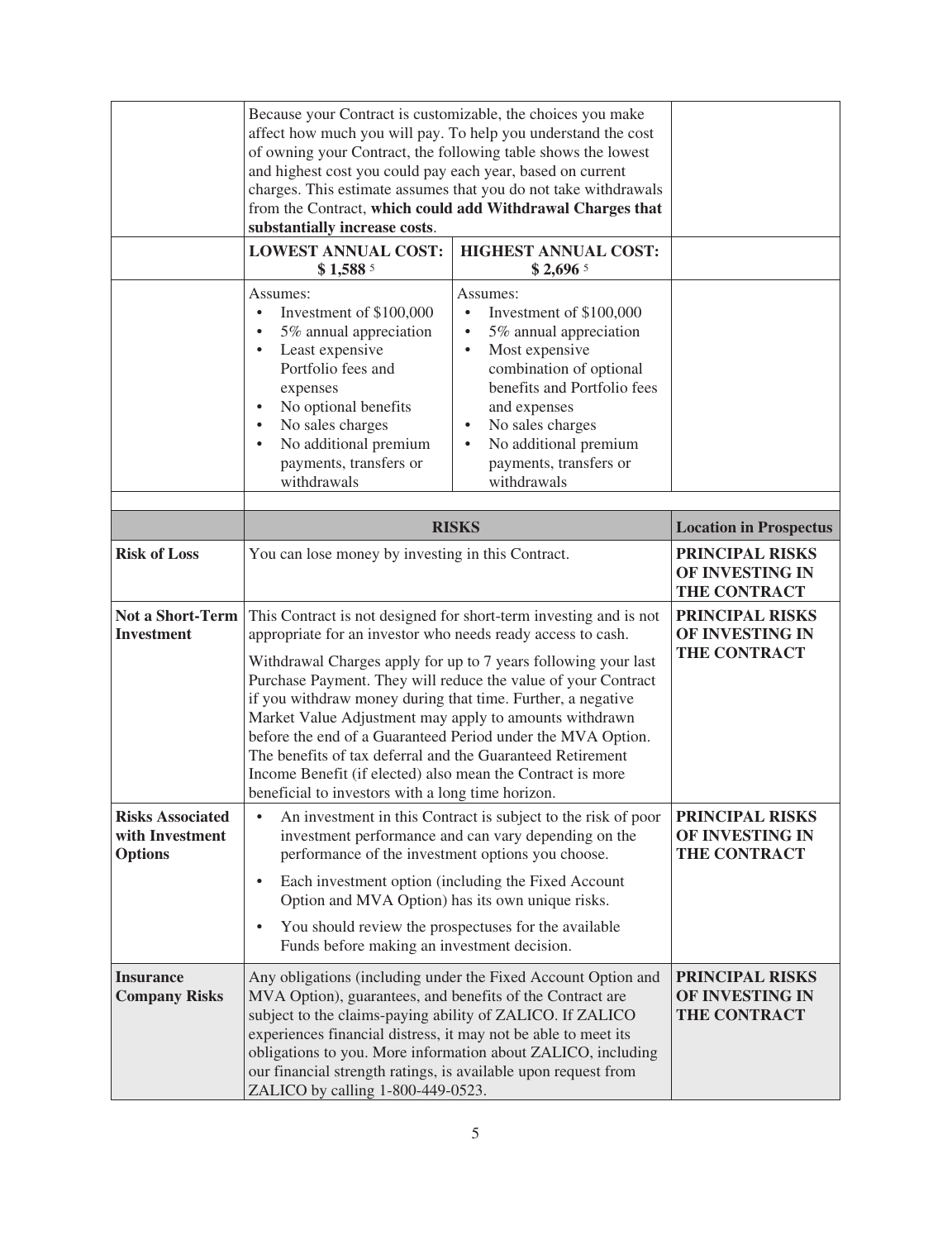|                                                                                                                                                                  | <b>RESTRICTIONS</b>                                                                                                                                                                                                                                                                                                                                                                                      |                                             |  |
|------------------------------------------------------------------------------------------------------------------------------------------------------------------|----------------------------------------------------------------------------------------------------------------------------------------------------------------------------------------------------------------------------------------------------------------------------------------------------------------------------------------------------------------------------------------------------------|---------------------------------------------|--|
| <b>Investments</b>                                                                                                                                               | <b>PRINCIPAL RISKS</b><br>OF INVESTING IN<br>THE CONTRACT                                                                                                                                                                                                                                                                                                                                                |                                             |  |
|                                                                                                                                                                  | ZALICO reserves the right to remove or substitute Portfolios<br>$\bullet$<br>as investment options that are available under the Contract.                                                                                                                                                                                                                                                                |                                             |  |
| <b>Optional Benefits</b>                                                                                                                                         | The Guaranteed Retirement Income Benefit does not limit or<br><b>BENEFITS</b><br>$\bullet$<br>restrict the investment options you may select under the<br><b>AVAILABLE</b><br>Contract. We may impose limitations and/or restrictions in<br><b>UNDER THE</b><br>the future.<br><b>CONTRACT</b><br>We may modify or discontinue an optional benefit at any                                                |                                             |  |
|                                                                                                                                                                  | time.                                                                                                                                                                                                                                                                                                                                                                                                    |                                             |  |
|                                                                                                                                                                  | <b>TAXES</b>                                                                                                                                                                                                                                                                                                                                                                                             |                                             |  |
| Tax<br><b>Implications</b>                                                                                                                                       | You should consult with a tax professional to determine the<br>$\bullet$<br>tax implications of an investment in and premium payments<br>made under this Contract.                                                                                                                                                                                                                                       | <b>FEDERAL TAX</b><br><b>CONSIDERATIONS</b> |  |
| If you purchase the Contract through a tax-qualified plan or<br>$\bullet$<br>individual retirement account (IRA), you do not get any<br>additional tax deferral. |                                                                                                                                                                                                                                                                                                                                                                                                          |                                             |  |
|                                                                                                                                                                  | Earnings on your Contract are taxed at ordinary income tax<br>$\bullet$<br>rates when you withdraw them, and you may have to pay a<br>penalty if you take a withdrawal before age 59 $\frac{1}{2}$ .                                                                                                                                                                                                     |                                             |  |
|                                                                                                                                                                  | <b>CONFLICTS OF INTEREST</b>                                                                                                                                                                                                                                                                                                                                                                             |                                             |  |
| <b>Investment</b><br><b>Professional</b><br>Compensation                                                                                                         | Some investment professionals may receive compensation for<br>making recommendations relating to the Contract, in the form of<br>commissions, special compensation, reimbursements for<br>expenses, and other compensation programs. These investment<br>professionals may have a financial incentive to recommend<br>making additional Purchase Payments under this Contract over<br>another investment | <b>DISTRIBUTION OF</b><br><b>CONTRACTS</b>  |  |
| <b>Exchanges</b>                                                                                                                                                 | Some investment professionals may have a financial incentive to<br>offer you a new contract in place of the one you own. You should<br>only consider exchanging your Contract if you determine, after<br>comparing the features, fees, and risks of both contracts, that it is<br>in your best interest to purchase the new contract rather than<br>continue to own your existing Contract.              | <b>DISTRIBUTION OF</b><br><b>CONTRACTS</b>  |  |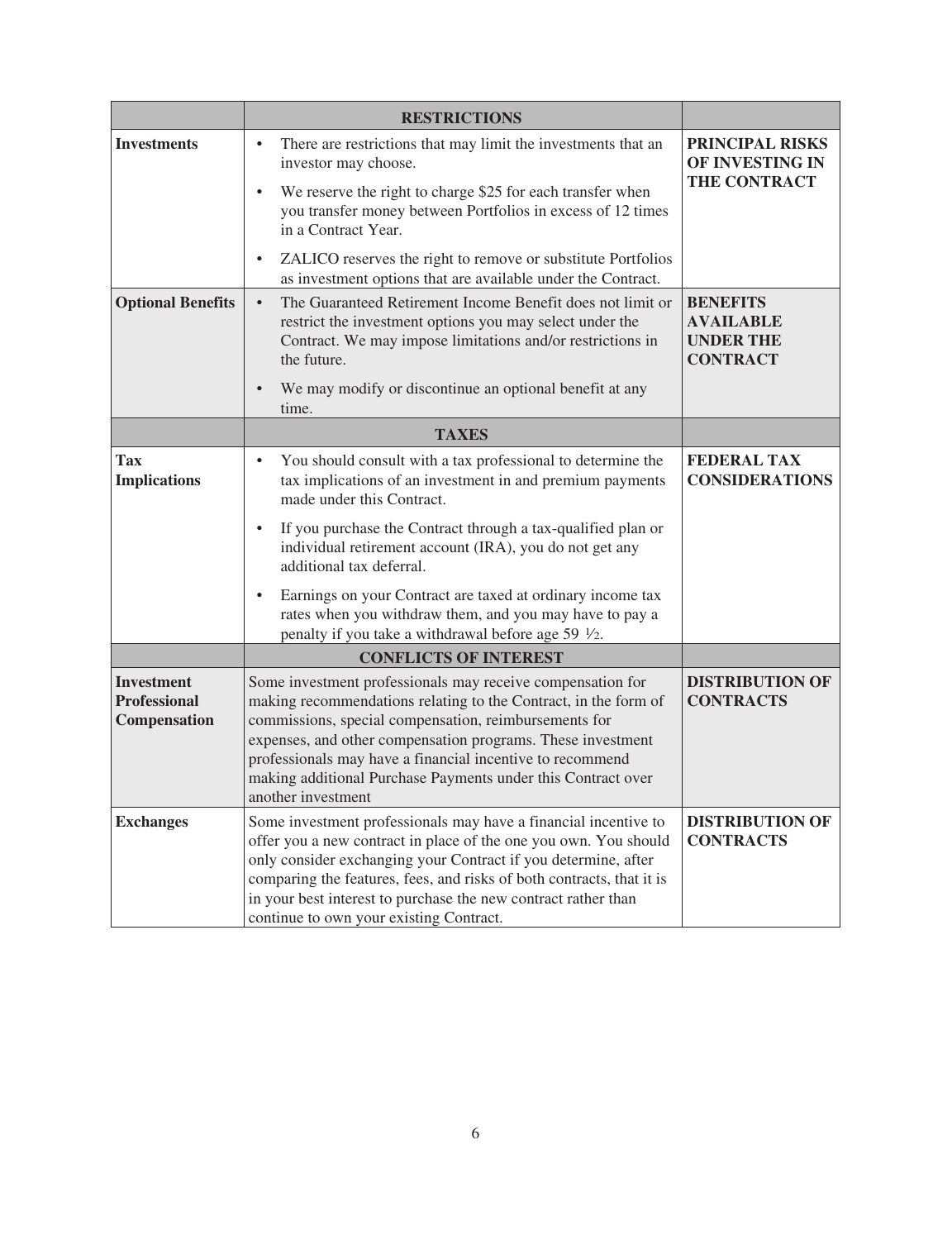## **APPENDIX**

### **[PORTFOLIOS](#page-3-0) AVAILABLE UNDER THE CONTRACT**

The following is a list of [Portfolios](#page-3-0) available under the Contract. More information about the [Portfolios](#page-3-0) is available in the prospectuses for the [Portfolios](#page-3-0), which may be amended from time to time and can be found online at [http://dfinview.com/zalico/TAHD/ZALI00001.](http://www.dfinview.com/zalico/TAHD/ZALI00001) You can also request this information at no cost by calling at 1-800-449-0523.

The current expenses and performance information below reflects fees and expenses of the [Portfolios](#page-3-0), but do not reflect the other fees and expenses that your Contract may charge. Expenses would be higher and performance would be lower if these other charges were included. Each [Portfolio](#page-3-0)'s past performance is not necessarily an indication of future performance.

|                                                                                                                                                                                                                                                                                                   | <b>FUND NAME AND</b>                                                                             | CURRENT<br><b>EXPENSES</b><br>(As of | <b>AVERAGE ANNUAL TOTAL</b><br><b>RETURN</b> (As of 12/31/2020) |        |         |
|---------------------------------------------------------------------------------------------------------------------------------------------------------------------------------------------------------------------------------------------------------------------------------------------------|--------------------------------------------------------------------------------------------------|--------------------------------------|-----------------------------------------------------------------|--------|---------|
| <b>TYPE</b>                                                                                                                                                                                                                                                                                       | <b>ADVISER/SUBADVISER</b>                                                                        | 12/31/2020)                          | 1 Year                                                          | 5 Year | 10 Year |
| Seeks both capital<br>appreciation and current<br>income                                                                                                                                                                                                                                          | Invesco V.I. Equity and<br>Income Fund (formerly<br>Invesco V.I. Managed<br>Volatility Fund) (1) | 0.57%                                | 9.95                                                            | 8.89   | 8.54    |
|                                                                                                                                                                                                                                                                                                   | Invesco Advisers, Inc.<br>(adviser)                                                              |                                      |                                                                 |        |         |
| Seeks current income                                                                                                                                                                                                                                                                              | Alger Balanced Portfolio                                                                         | 1.07                                 | 10.23                                                           | 9.79   | 8.05    |
| and long term capital<br>appreciation                                                                                                                                                                                                                                                             | Fred Alger Management,<br>LLC (adviser)                                                          |                                      |                                                                 |        |         |
| Seeks long term capital<br>appreciation                                                                                                                                                                                                                                                           | Alger Capital<br>Appreciation Portfolio                                                          | 0.93                                 | 41.75                                                           | 20.04  | 16.98   |
|                                                                                                                                                                                                                                                                                                   | Fred Alger Management,<br>LLC (adviser)                                                          |                                      |                                                                 |        |         |
| Seeks investment results<br>that are greater than the<br>total return performance<br>of publicly traded<br>common stocks of<br>medium-size domestic<br>companies in the<br>aggregate, as<br>represented by the<br>Standard & Poor's<br>MidCap 400 <sup>®</sup> Index<br>(S&P MidCap 400<br>Index) | <b>BNY Mellon Investment</b><br>Portfolios, MidCap Stock<br>Portfolio                            | 0.87                                 | 8.11                                                            | 7.90   | 10.02   |
|                                                                                                                                                                                                                                                                                                   | <b>BNY Mellon Investment</b><br>Adviser, Inc. (adviser)                                          |                                      |                                                                 |        |         |
| Seeks long-term capital<br>appreciation                                                                                                                                                                                                                                                           | <b>BNY Mellon Sustainable</b><br>U.S. Equity Portfolio, Inc.                                     | 0.68                                 | 24.14                                                           | 15.21  | 12.96   |
|                                                                                                                                                                                                                                                                                                   | <b>BNY Mellon Investment</b><br>Adviser, Inc. (adviser)                                          |                                      |                                                                 |        |         |
|                                                                                                                                                                                                                                                                                                   | Newton Investment<br>Management Limited<br>(sub-adviser)                                         |                                      |                                                                 |        |         |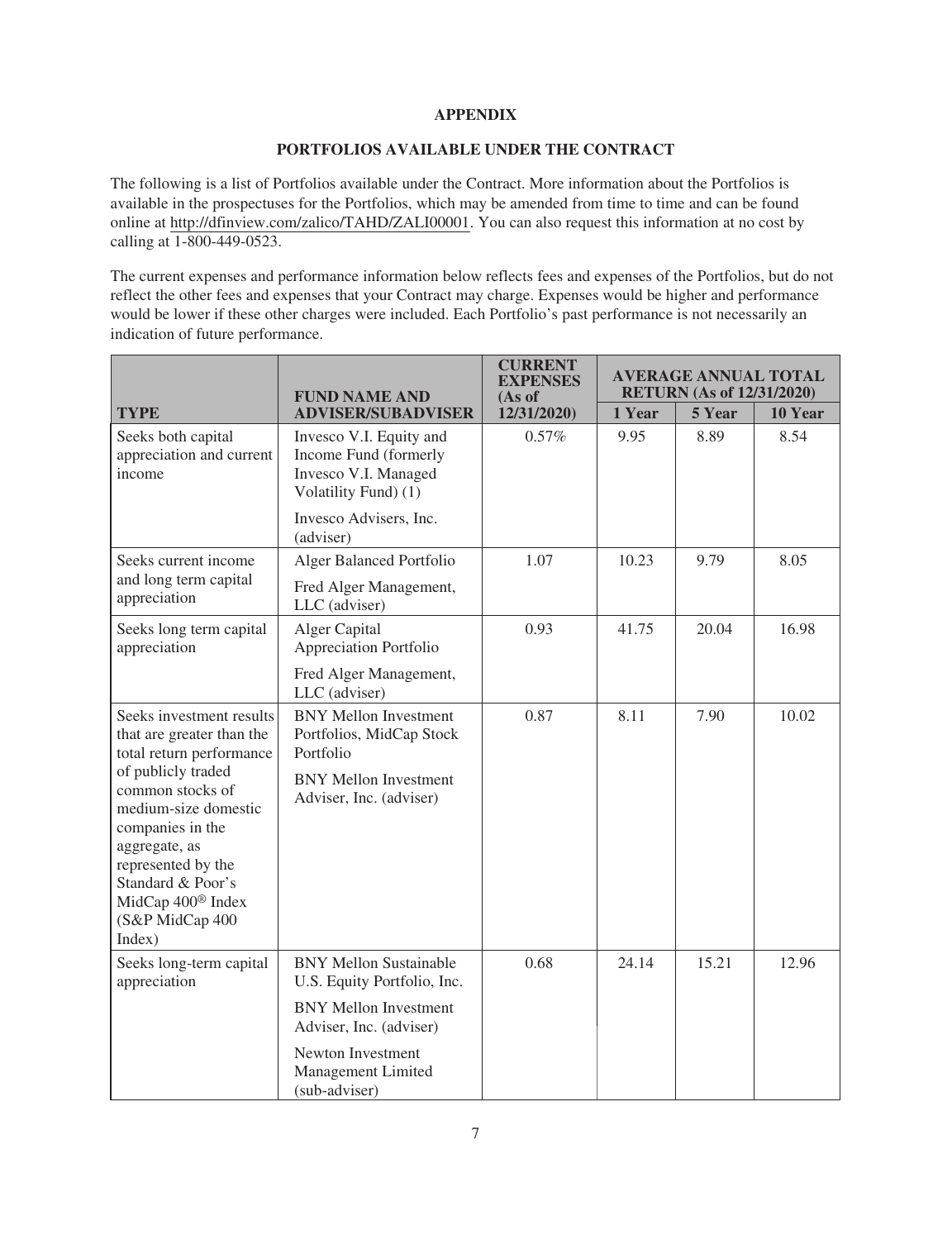|                                                                                                                                                                                                                                                                   | <b>FUND NAME AND</b>                                                                                                                                         | <b>CURRENT</b><br><b>EXPENSES</b><br>(As of | <b>AVERAGE ANNUAL TOTAL</b><br><b>RETURN</b> (As of 12/31/2020) |        |         |
|-------------------------------------------------------------------------------------------------------------------------------------------------------------------------------------------------------------------------------------------------------------------|--------------------------------------------------------------------------------------------------------------------------------------------------------------|---------------------------------------------|-----------------------------------------------------------------|--------|---------|
| <b>TYPE</b>                                                                                                                                                                                                                                                       | <b>ADVISER/SUBADVISER</b>                                                                                                                                    | 12/31/2020)                                 | 1 Year                                                          | 5 Year | 10 Year |
| Seeks to replicate, as<br>closely as possible,<br>before the deduction of<br>expenses, the<br>performance of the<br>Standard & Poor's 500<br><b>Composite Stock Price</b><br>Index (the "S&P 500®<br>Index"), which<br>emphasizes stocks of<br>large US companies | DWS Equity 500 Index<br>$VIP*(2)$<br><b>DWS</b> Investment<br>Management Americas,<br>Inc. (adviser)<br>Northern Trust<br>Investments, Inc.<br>(sub-adviser) | 0.26                                        | 18.10                                                           | 14.91  | 13.58   |
| Seeks to replicate, as<br>closely as possible,<br>before the deduction of<br>expenses, the<br>performance of the<br>Russell 2000 <sup>®</sup> Index,<br>which emphasizes stocks<br>of small US companies                                                          | DWS Small Cap Index<br>VIP(3)<br><b>DWS</b> Investment<br>Management Americas,<br>Inc. (adviser)<br>Northern Trust<br>Investments, Inc.<br>(sub-adviser)     | 0.39                                        | 19.43                                                           | 12.93  | 10.95   |
| Seeks to maximize total<br>return consistent with<br>preservation of capital<br>and prudent investment<br>management                                                                                                                                              | DWS Bond VIP (4.)<br><b>DWS</b> Investment<br>Management Americas,<br>Inc. (adviser)                                                                         | .0.63                                       | 9.07                                                            | 5.66   | 4.45    |
| Seeks to provide long-<br>term growth of capital                                                                                                                                                                                                                  | <b>DWS Capital Growth VIP</b><br>(5)<br><b>DWS</b> Investment<br>Management Americas,<br>Inc. (adviser)                                                      | 0.49                                        | 39.04                                                           | 19.83  | 16.29   |
| Seeks above-average<br>capital appreciation over<br>the long term                                                                                                                                                                                                 | DWS Global Small Cap<br>VIP(6)<br><b>DWS</b> Investment<br>Management Americas,<br>Inc. (adviser)                                                            | 0.82                                        | 17.36                                                           | 6.65   | 6.58    |
| Seeks long-term growth<br>of capital, current<br>income and growth of<br>income                                                                                                                                                                                   | DWS Core Equity VIP (7)<br><b>DWS</b> Investment<br>Management Americas,<br>Inc. (adviser)                                                                   | 0.62                                        | 16.13                                                           | 13.80  | 13.56   |
| Seeks long-term growth<br>of capital                                                                                                                                                                                                                              | <b>DWS CROCI®</b><br>International VIP (8)<br><b>DWS</b> Investment<br>Management Americas,<br>Inc. (adviser)                                                | 0.88                                        | 2.61                                                            | 5.62   | 2.85    |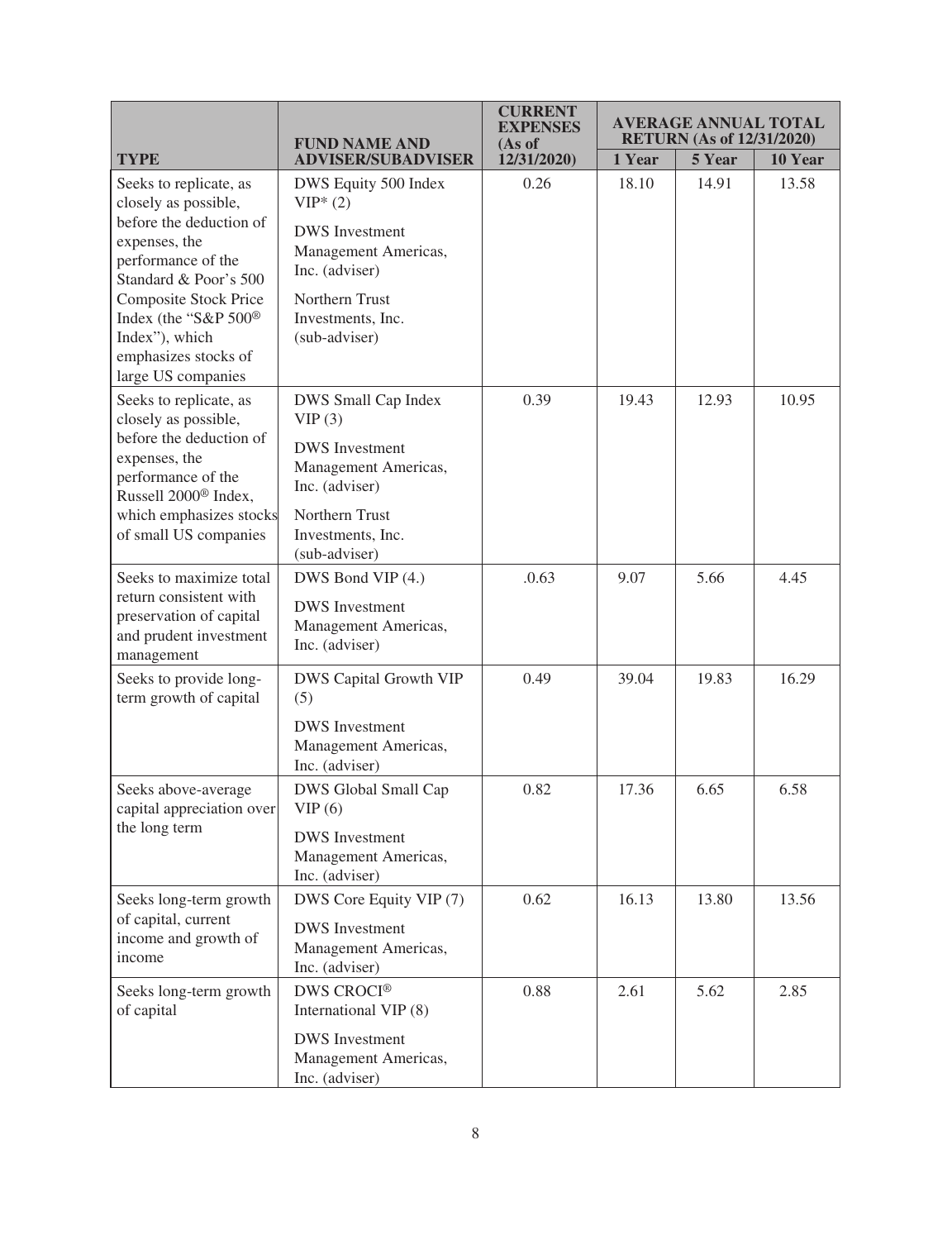|                                                                                            | <b>FUND NAME AND</b>                                                                                                 | <b>CURRENT</b><br>EXPENSES<br>(As of | <b>AVERAGE ANNUAL TOTAL</b><br><b>RETURN</b> (As of 12/31/2020) |        |         |
|--------------------------------------------------------------------------------------------|----------------------------------------------------------------------------------------------------------------------|--------------------------------------|-----------------------------------------------------------------|--------|---------|
| <b>TYPE</b>                                                                                | <b>ADVISER/SUBADVISER</b>                                                                                            | 12/31/2020)                          | 1 Year                                                          | 5 Year | 10 Year |
| Seeks to maximize<br>income while<br>maintaining prospects<br>for capital appreciation     | <b>DWS</b> Global Income<br>Builder VIP (9)<br><b>DWS</b> Investment<br>Management Americas,<br>Inc. (adviser)       | 0.64                                 | 8.28                                                            | 8.38   | 7.11    |
| Seeks capital<br>appreciation                                                              | <b>DWS Global Equity VIP</b><br>(10)<br><b>DWS</b> Investment<br>Management Americas,<br>Inc. (adviser)              | 0.85                                 | 24.52                                                           | 14.70  | 9.28    |
| Seeks long-term capital<br>appreciation                                                    | DWS Small Mid Cap<br>Value VIP (11)<br><b>DWS</b> Investment<br>Management Americas,<br>Inc. (adviser)               | 0.84                                 | $-0.80$                                                         | 5.51   | 6.94    |
| Seeks long-term capital<br>growth                                                          | <b>DWS</b> International<br>Growth VIP (12)<br><b>DWS</b> Investment<br>Management Americas,<br>Inc. (adviser)       | 0.92                                 | 22.69                                                           | 11.78  | 7.90    |
| Seeks to provide a high<br>level of current income                                         | DWS High Income VIP<br>(13)<br><b>DWS</b> Investment<br>Management Americas,<br>Inc. (adviser)                       | 0.71                                 | 6.24                                                            | 7.77   | 6.14    |
| Seeks to achieve a high<br>rate of total return                                            | DWS CROCI® U.S. VIP<br>(14)<br><b>DWS</b> Investment<br>Management Americas,<br>Inc. (adviser)                       | 0.75                                 | $-12.16$                                                        | 4.20   | 6.16    |
| Seeks maximum current<br>income to the extent<br>consistent with stability<br>of principal | <b>DWS Government Money</b><br>Market VIP*** (15)<br><b>DWS</b> Investment<br>Management Americas,<br>Inc. (adviser) | 0.42                                 | 0.24                                                            | 0.78   | 0.39    |
| Seeks long-term capital<br>appreciation                                                    | DWS Small Mid Cap<br>Growth VIP (16)<br><b>DWS</b> Investment<br>Management Americas,<br>Inc. (adviser)              | 0.81                                 | 30.18                                                           | 12.90  | 11.67   |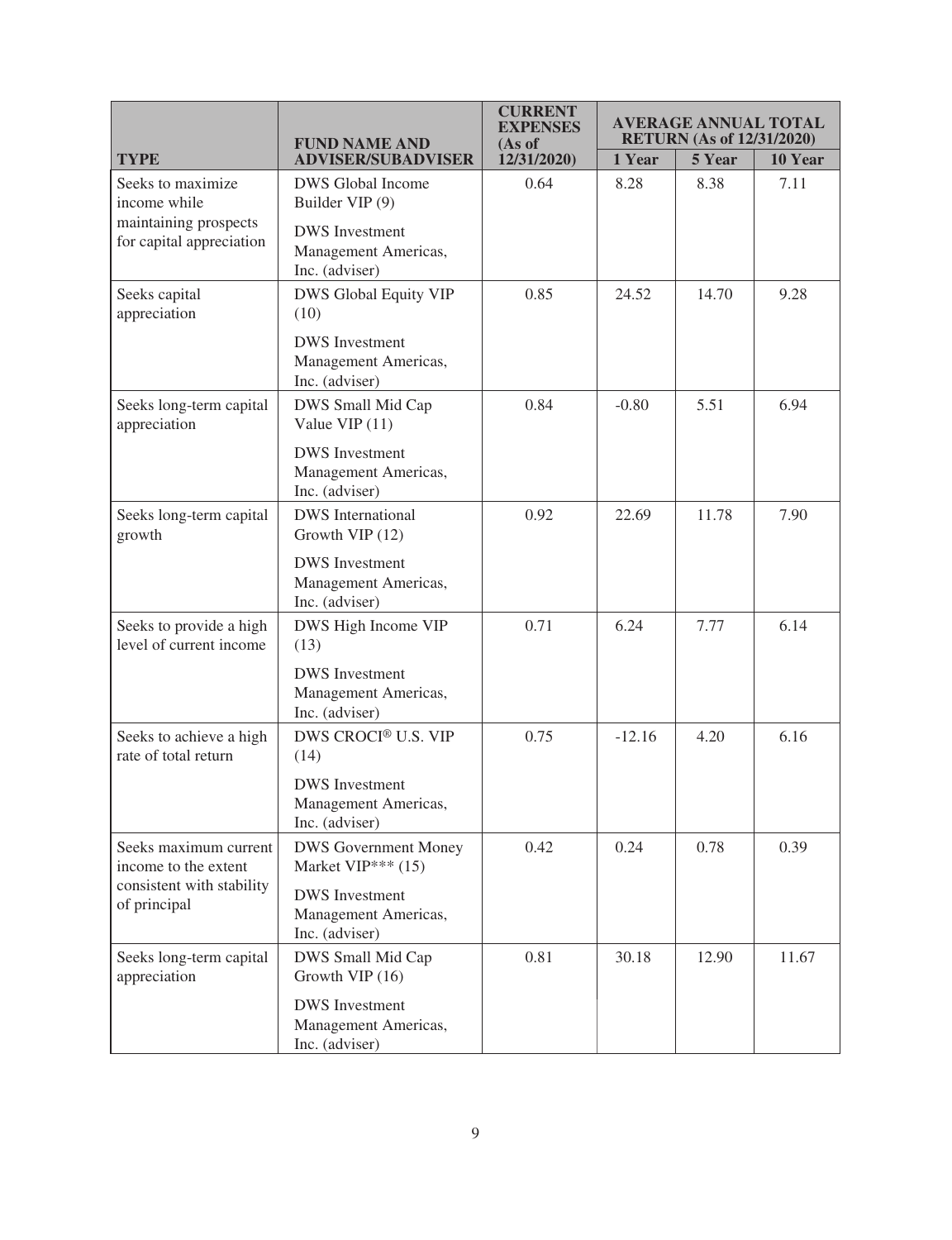|                                                                                                                   | <b>FUND NAME AND</b>                                                                                                       | <b>CURRENT</b><br><b>EXPENSES</b><br>(As of | <b>AVERAGE ANNUAL TOTAL</b><br><b>RETURN</b> (As of 12/31/2020) |        |         |
|-------------------------------------------------------------------------------------------------------------------|----------------------------------------------------------------------------------------------------------------------------|---------------------------------------------|-----------------------------------------------------------------|--------|---------|
| <b>TYPE</b>                                                                                                       | <b>ADVISER/SUBADVISER</b>                                                                                                  | 12/31/2020)                                 | 1 Year                                                          | 5 Year | 10 Year |
| Seeks long-term growth<br>of capital                                                                              | Janus Henderson Forty<br>Portfolio (17)                                                                                    | 0.76%                                       | 39.40                                                           | 21.03  | 17.02   |
|                                                                                                                   | Janus Capital<br>Management LLC<br>(adviser)                                                                               |                                             |                                                                 |        |         |
| Seeks maximum total<br>return, consistent with<br>preservation of capital<br>and prudent investment<br>management | PIMCO International<br>Bond Portfolio (U.S.<br>Dollar-Hedged)**<br>PIMCO Investment<br>Management Company<br>LLC (adviser) | 0.94                                        | 5.56                                                            | 4.77   | 5.28    |
| Seeks maximum total<br>return, consistent with<br>preservation of capital<br>and prudent investment<br>management | PIMCO Low Duration<br>Portfolio**<br>PIMCO Investment<br><b>Management Company</b><br>LLC (adviser)                        | 0.69                                        | 2.99                                                            | 2.01   | 1.79    |

- \* "Standard & Poor's®," "S&P®," "S&P 500®," "Standard & Poor's® 500," "Standard and Poor's MidCap 400®," and "500" are trademarks of The McGraw-Hill Companies, Inc., and have been licensed for use by DWS Investment Management Americas, Inc. The DWS Index 500 [Portfolio](#page-3-0) is not sponsored, endorsed, sold or promoted by Standard & Poor's®, and Standard & Poor's® makes no representation regarding the advisability of investing in the [Portfolio](#page-3-0). Additional information may be found in the [Portfolio](#page-3-0)'s statement of additional information.
- \*\* The [Portfolio](#page-3-0) is closed to further investment. As a result, you are no longer able to allocate [Purchase](#page-3-0) [Payments](#page-3-0) or make transfers to the Subaccount, including any automatic investment program, such as Dollar Cost Averaging asset allocation, or automatic account rebalancing. If and when you fully transfer out of an affected Subaccount, or otherwise have no remaining [Contract Value](#page-2-0) in the Subaccount, you will not be permitted to allocate [Purchase Payments](#page-3-0) to the Subaccount or to transfer [Contract Value](#page-2-0) into or out of that Subaccount.
- \*\*\* There can be no assurance that the DWS Government Money Market VIP [portfolio](#page-3-0) will be able to maintain a stable net asset value per share. During extended periods of low interest rates, and partly as a result of insurance charges, the yield on the DWS Government Money Market VIP Subaccount may become extremely low and possibly negative. You could lose money when invested in the DWS Government Money Market VIP Subaccount
- (1) Effective on or about April 30, 2021, Invesco V.I. Managed Volatility Fund (Series I) merged into Invesco V.I. Equity and Income Fund (Series I). Invesco Advisers, Inc. ("Invesco" or the "Adviser") has contractually agreed to waive a portion of the [Fund](#page-2-0)'s management fee in an amount equal to the net management fee that Invesco earns on the [Fund](#page-2-0)'s investments in certain affiliated [funds](#page-2-0), which will have the effect of reducing the Acquired [Fund](#page-2-0) Fees and Expenses. Unless Invesco continues the fee waiver agreement, it will terminate on June 30, 2022. During its term, the fee waiver agreement cannot be terminated or amended to reduce the advisory fee waiver without approval of the Board of Trustees.
- (2) Through April 30, 2022, the Advisor has contractually agreed to waive all or a portion of its management fee and reimburse or pay certain operating expenses of the [portfolio](#page-3-0) to the extent necessary to maintain the [portfolio](#page-3-0)'s total annual operating expenses at ratios no higher than 0.26% for Class A shares, excluding certain expenses such as extraordinary expenses, taxes, brokerage brokerage, interest expense and acquired [funds](#page-2-0) (underlying [funds](#page-2-0)) fees and expenses and interest expense. These agreements may only be terminated with the consent of the [fund](#page-2-0)'s Board.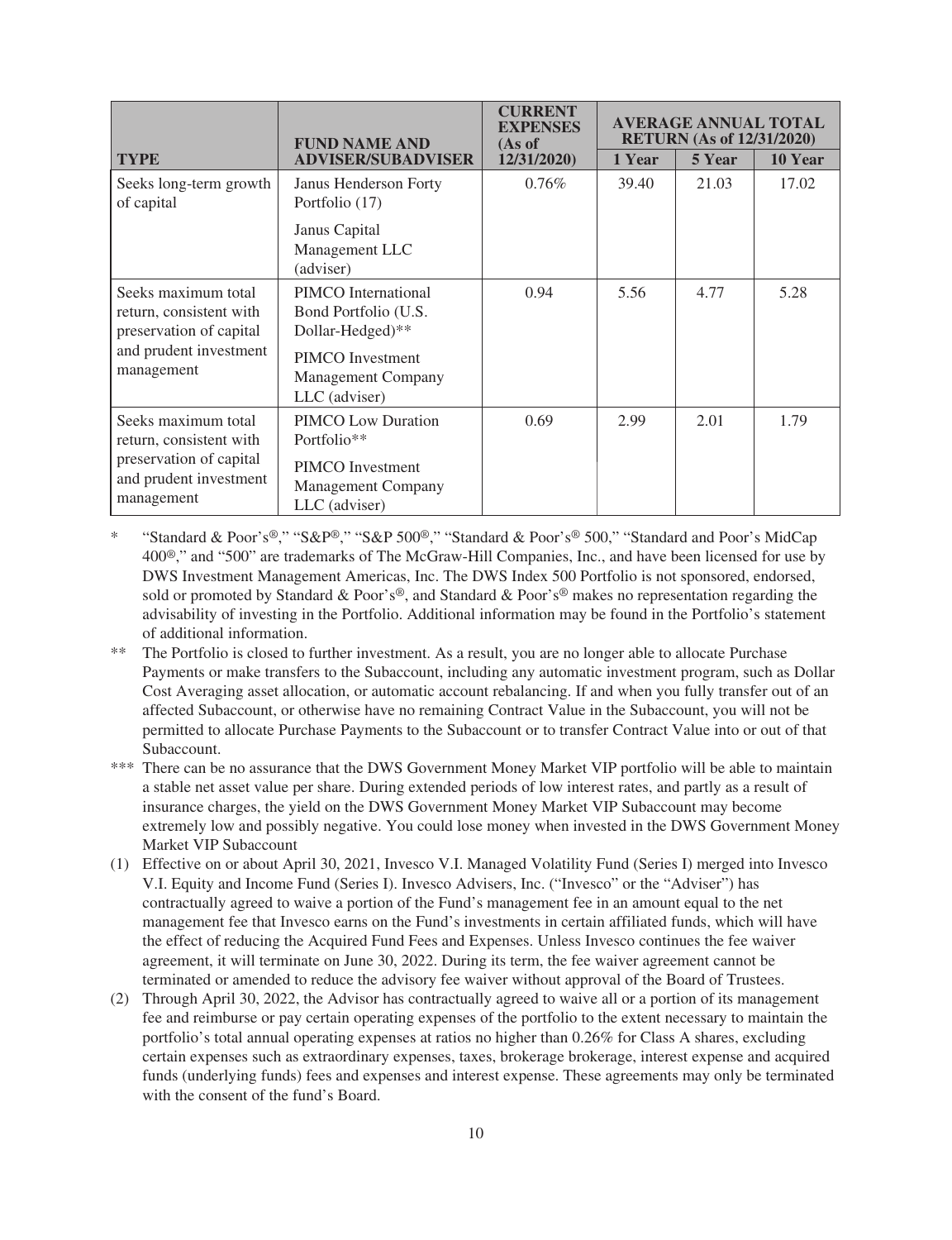- (3) Through April 30, 2022, the Advisor has contractually agreed to waive all or a portion of its management fee and reimburse or pay certain operating expenses of the [portfolio](#page-3-0) to the extent necessary to maintain the [portfolio](#page-3-0)'s total annual operating expenses at ratios no higher than 0.39% for Class A shares, excluding certain expenses such as extraordinary expenses, taxes, brokerage brokerage, interest expense and acquired [funds](#page-2-0) (underlying [funds](#page-2-0)) fees and expenses and interest expense. These agreements may only be terminated with the consent of the [fund](#page-2-0)'s Board.
- (4) Through April 30, 2022, the Advisor has contractually agreed to waive all or a portion of its management fee and reimburse or pay certain operating expenses of the [portfolio](#page-3-0) to the extent necessary to maintain the [portfolio](#page-3-0)'s total annual operating expenses at a ratio no higher than 0.63% excluding certain expenses such as extraordinary expenses, taxes, brokerage, interest expense and acquired [funds](#page-2-0) (underlying [funds](#page-2-0)) fees and expenses. These agreements may only be terminated with the consent of the [fund](#page-2-0)'s Board.
- (5) Through September 30, 2021, the Advisor has contractually agreed to waive all or a portion of its management fee and reimburse or pay certain operating expenses of the [portfolio](#page-3-0) to the extent necessary to maintain the [portfolio](#page-3-0)'s total annual operating expenses at 0.75% for Class A shares, excluding certain expenses such as extraordinary expenses, taxes, brokerage, interest expense and acquired [funds](#page-2-0) (underlying [funds](#page-2-0)) fees and expenses. The agreement may only be terminated with the consent of the [fund'](#page-2-0)s Board.
- (6) Through April 30, 2022, the Advisor has contractually agreed to waive all or a portion of its management fee and reimburse or pay certain operating expenses of the [portfolio](#page-3-0) to the extent necessary to maintain the [portfolio](#page-3-0)'s total annual operating expenses at a ratio no higher than 0.82% for Class A shares, excluding certain expenses such as extraordinary expenses, taxes, brokerage, interest expense and acquired [funds](#page-2-0) (underlying [funds](#page-2-0)) fees and expenses. The agreement may only be terminated with the consent of the [fund'](#page-2-0)s Board.
- (7) Through September 30, 2021, the Advisor has contractually agreed to waive all or a portion of its management fee and reimburse or pay certain operating expenses of the [portfolio](#page-3-0) to the extent necessary to maintain the [portfolio](#page-3-0)'s total annual operating expenses at 0.72% for Class A shares, excluding certain expenses such as extraordinary expenses, taxes, brokerage, interest expense and acquired [funds](#page-2-0) (underlying [funds](#page-2-0)) fees and expenses. The agreement may only be terminated with the consent of the [fund'](#page-2-0)s Board.
- (8) Through April 30, 2022, the Advisor has contractually agreed to waive all or a portion of its management fee and reimburse or pay certain operating expenses of the [portfolio](#page-3-0) to the extent necessary to maintain the [portfolio](#page-3-0)'s total annual operating expenses at a ratio no higher than 0.88% for Class A shares, excluding certain expenses such as extraordinary expenses, taxes, brokerage, interest expense and acquired [funds](#page-2-0) (underlying [funds](#page-2-0)) fees and expenses. The agreement may only be terminated with the consent of the [fund'](#page-2-0)s Board.
- (9) Through September 30, 2021, the Advisor has contractually agreed to waive all or a portion of its management fee and reimburse or pay certain operating expenses of the [portfolio](#page-3-0) to the extent necessary to maintain the [portfolio](#page-3-0)'s total annual operating expenses at 0.71% for Class A shares, excluding certain expenses such as extraordinary expenses, taxes, brokerage, interest expense and acquired [funds](#page-2-0) (underlying [funds](#page-2-0)) fees and expenses. The agreement may only be terminated with the consent of the [fund'](#page-2-0)s Board.
- (10) Through April 30, 2022, the Advisor has contractually agreed to waive all or a portion of its management fee and reimburse or pay certain operating expenses of the [portfolio](#page-3-0) to the extent necessary to maintain the [portfolio](#page-3-0)'s total annual operating expenses at a ratio no higher than 0.85%, excluding certain expenses such as extraordinary expenses, taxes, brokerage, interest expense and acquired [funds](#page-2-0) (underlying [funds](#page-2-0)) fees and expenses. The agreement may only be terminated with the consent of the [fund'](#page-2-0)s Board.
- (11) Through April 30, 2022, the Advisor has contractually agreed to waive all or a portion of its management fee and reimburse or pay certain operating expenses of the [portfolio](#page-3-0) to the extent necessary to maintain the [portfolio](#page-3-0)'s total annual operating expenses at ratios no higher than 0.84% for Class A shares, excluding certain expenses such as extraordinary expenses, taxes, brokerage, interest expense and acquired [funds](#page-2-0) (underlying [funds\)](#page-2-0) fees and expenses. The agreement may only be terminated with the consent of the [fund'](#page-2-0)s Board.
- (12) Through April 30, 2022, the Advisor has contractually agreed to waive all or a portion of its management fee and reimburse or pay certain operating expenses of the [portfolio](#page-3-0) to the extent necessary to maintain the [portfolio](#page-3-0)'s total annual operating expenses at ratios no higher than 0.92% for Class A shares, excluding certain expenses such as extraordinary expenses, taxes, brokerage, interest expense and acquired [funds](#page-2-0)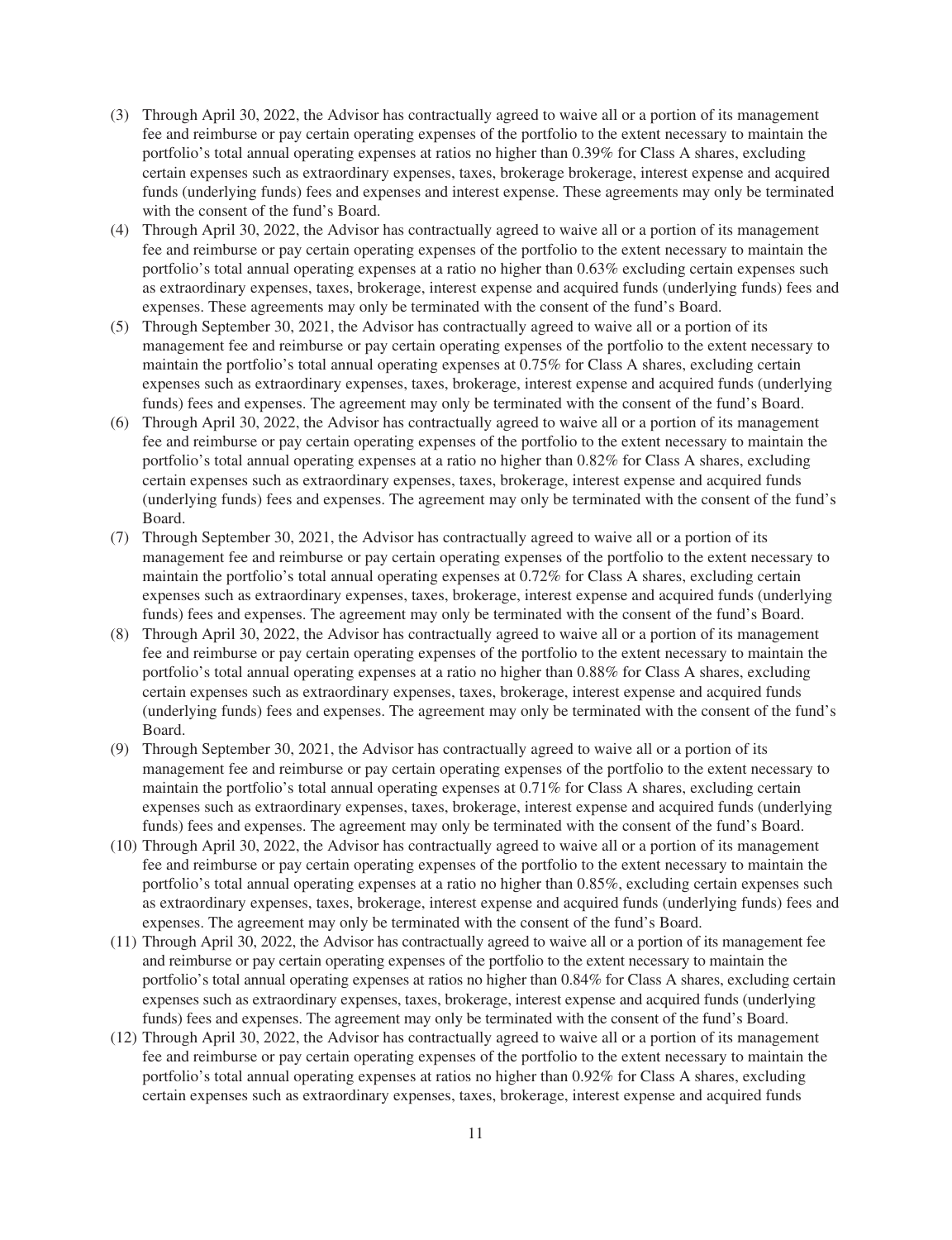(underlying [funds](#page-2-0)) fees and expenses. These agreements may only be terminated with the consent of the [fund](#page-2-0)'s Board.

- (13) Through April 30, 2022, the Advisor has contractually agreed to waive all or a portion of its management fee and reimburse or pay certain operating expenses of the [portfolio](#page-3-0) to the extent necessary to maintain the [portfolio](#page-3-0)'s total annual operating expenses at ratios no higher than 0.71% for Class A and 1.11% for Class B shares, excluding certain expenses such as extraordinary expenses, taxes, brokerage, interest expense and acquired [funds](#page-2-0) (underlying [funds](#page-2-0)) fees and expenses. These (12) agreements may only be terminated with the consent of the [fund'](#page-2-0)s Board.
- (14) Through April 30, 2022, the Advisor has contractually agreed to waive all or a portion of its management fee and reimburse or pay certain operating expenses of the [portfolio](#page-3-0) to the extent necessary to maintain the [portfolio](#page-3-0)'s total annual operating expenses at ratios no higher than 0.75% for Class A shares, excluding certain expenses such as extraordinary expenses, taxes, brokerage, interest expense and acquired [funds](#page-2-0) (underlying [funds](#page-2-0)) fees and expenses. These agreements may only be terminated with the consent of the [fund](#page-2-0)'s Board.
- (15) Through September 30, 2021, the Advisor has contractually agreed to waive all or a portion of its management fee and reimburse or pay certain operating expenses of the [portfolio](#page-3-0) to the extent necessary to maintain the [portfolio](#page-3-0)'s total annual operating expenses at 0.51%, excluding certain expenses such as extraordinary expenses, taxes, brokerage, interest expense and acquired [funds](#page-2-0) (underlying [funds](#page-2-0)) fees and expenses. The agreement may only be terminated with the consent of the [fund'](#page-2-0)s Board.
- (16) Through April 30, 2022, the Advisor has contractually agreed to waive all or a portion of its management fee and reimburse or pay certain operating expenses of the [portfolio](#page-3-0) to the extent necessary to maintain the [portfolio](#page-3-0)'s total annual operating expenses at a ratio no higher than 0.81%, excluding certain expenses such as extraordinary expenses, taxes, brokerage, interest expense and acquired [funds](#page-2-0) (underlying [funds](#page-2-0)) fees and expenses. The agreement may only be terminated with the consent of the [fund'](#page-2-0)s Board.
- (17) The [Portfolio](#page-3-0) pays an investment advisory fee rate that adjusts up or down by a variable of up to 0.15% (assuming constant assets) on a monthly basis based upon the [Portfolio'](#page-3-0)s performance relative to its benchmark index during a measurement period.